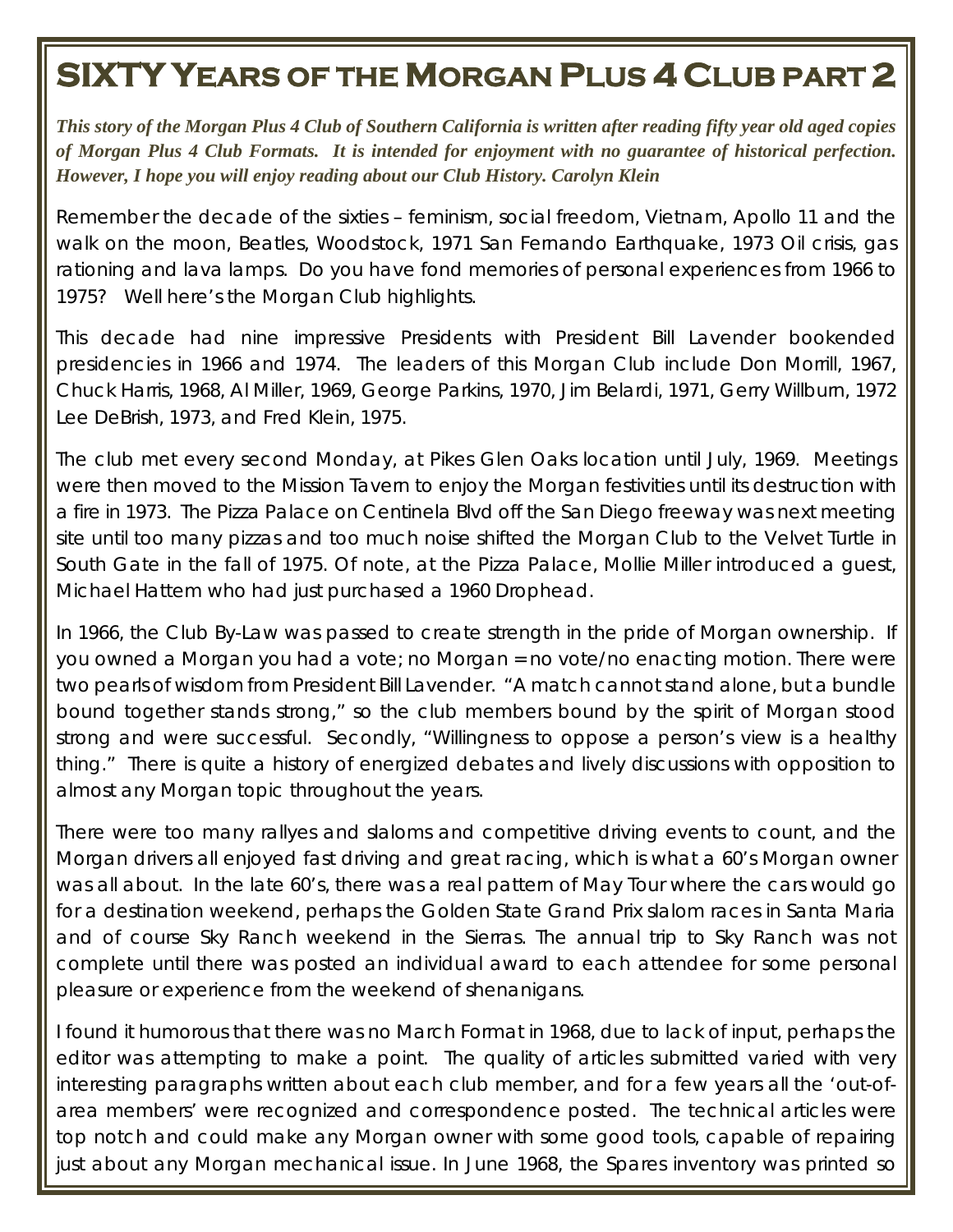that members could obtain various bits and parts to keep their car running well. Morgan orders were made and shipped from the Morgan factory, which were highly anticipated and certainly appreciated. By 1969, the Club worked on creating a book of all published tech articles, which perhaps may be found in of some of your garage workbooks.

In 1969, another By Law change of note was created for the out of area Regular membership status, and this directly impacted the number of members added during this time The year was filled with races with SCC SCC, slaloms and team Morgan, the challenging rallyes for all and the Vista Del Mar Concours with 20 Morgans in attendance.

In 1970, the Club celebrated the 60<sup>th</sup> anniversary of the Morgan automobile, and the Morgan 4/4 Trophy was initiated to recognize the person with 'true Morgan spirit', donated by Dave Grainger. That same year, the Club placed an ad in Auto Week for membership in the Morgan +4 Club; benefits included a monthly paper, tech information, car badge, pins, shop manuals, models, spares, and out of area memberships.

Needless to say, good advertising quadrupled the out of area membership numbers, so the Club had over two hundred members. More good news the Plus 8 Morgan came to the United States for eager Morgan owners. The top SCC SCC points standing from Jan 1959 to Jan 1970, Morgan Winner Winnie Becker with 1,795.1 points, and that's quite a feat!

In 1971, there was the usual three non-competitive events of the May Tour, and why not drive your Morgan to Ensenada Mexico? Later in the year of course, events included the Sierra Sky Ranch weekend, and the December Holiday dinner.

In order to maintain fiscal responsibility, dues needed to be increased to cover the cost of publishing and mailing cost (sound familiar). The Club Regalia was proudly advertised to members in the Format. The racing, rallyes and car concours kept the calendar full, and the backward concours led by Gerry Willburn always provided extra enjoyment for club members.

In July, 1972, there was a By-Law vote, which passed to ensure the initiation fee would be payable only once. This meant that members who allowed their membership to lapse, whatever the reason, could rejoin the Club without paying the \$10 initiation fee again.

It was also noted this year the Club did not put on their own slalom, although there were drivers for the other sanctioned slalom events. It must have been a delightful day, when the Morgans all shine and bright were on display at the Hollywood Bowl for the Le Circle Concours. The May tour was a weekend in Cambria, who knew back then what a tradition the Club would continue with this coastal paradise.

There were many forlorn members when the Mission Tavern was destroyed in 1973, and the fond Morgan member memories of good beer drinking at the bar were to be no more. There was truly a group of dedicated racers in the early seventies, and the Morgan Club ranked in the top ten regularly for the SCC SCC Championships.